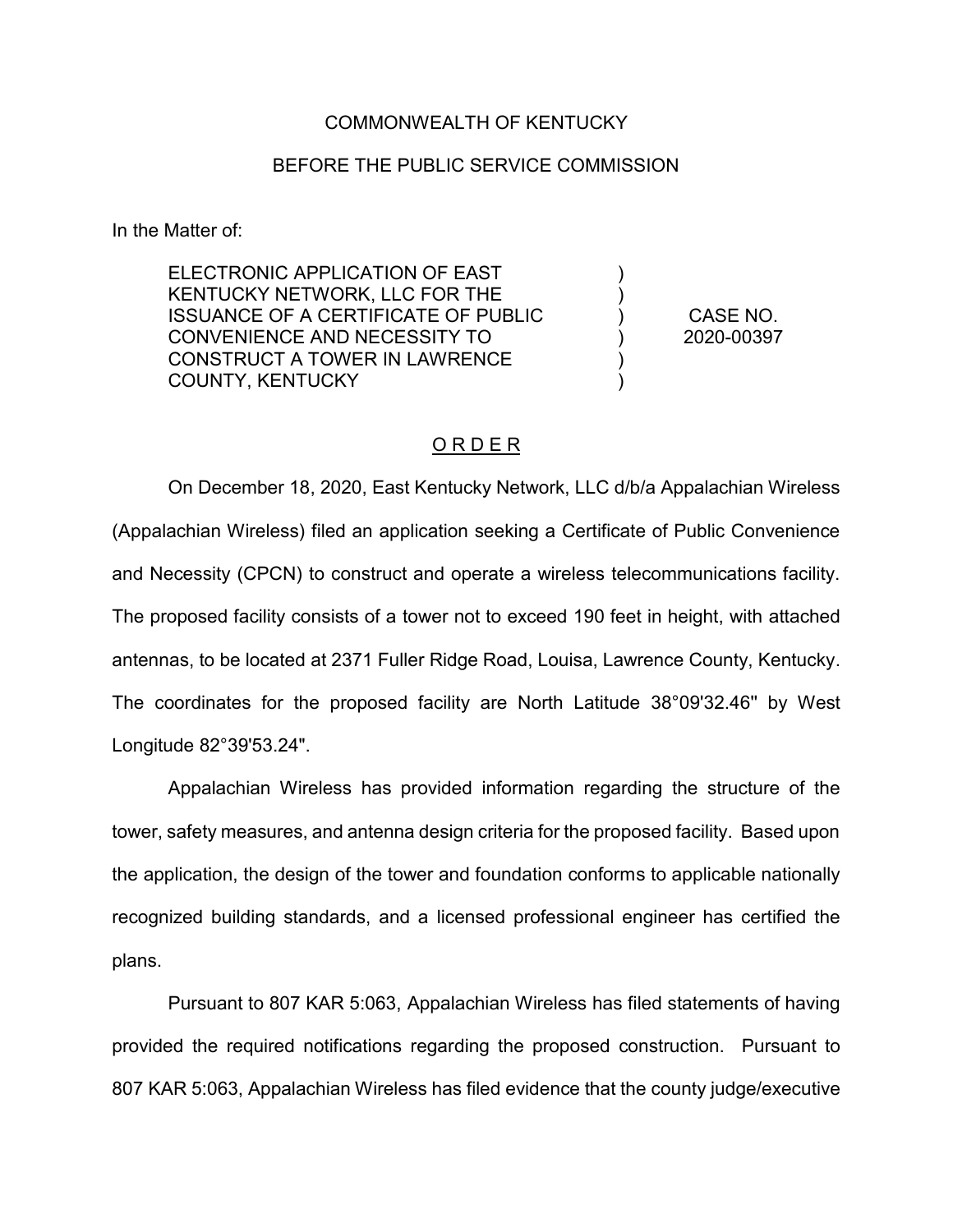and all property owners within 500 feet and contiguous to the cell site have been notified of the proposed construction. The notices solicited any comments and informed the recipients of their right to request intervention. As of the date of this Order, no public comments or requests for intervention have been received.

Appalachian Wireless filed applications with the Federal Aviation Administration and the Kentucky Airport Zoning Commission seeking approval for the construction and operation of the proposed facility. Both applications have been approved.

Having considered the evidence of record and being otherwise sufficiently advised, the Commission finds that Appalachian Wireless has demonstrated that a facility is necessary to provide adequate utility service and, therefore, a CPCN to construct the proposed facility should be granted.

Pursuant to KRS 278.280, the Commission is required to determine proper practices to be observed when it finds, upon complaint or on its own motion, that the facilities of any utility subject to its jurisdiction are unreasonable, unsafe, improper, or insufficient. To assist the Commission in its efforts to comply with this mandate, Appalachian Wireless should notify the Commission if the antenna tower is not used to provide service in the manner set out in the application and this Order. Upon receipt of such notice, the Commission may, on its own motion, institute proceedings to consider the proper practices, including removal of the unused antenna tower, which should be observed by Appalachian Wireless.

IT IS THEREFORE ORDERED that:

1. Appalachian Wireless is granted a CPCN to construct a wireless telecommunications facility. The proposed facility consists of a tower not to exceed 190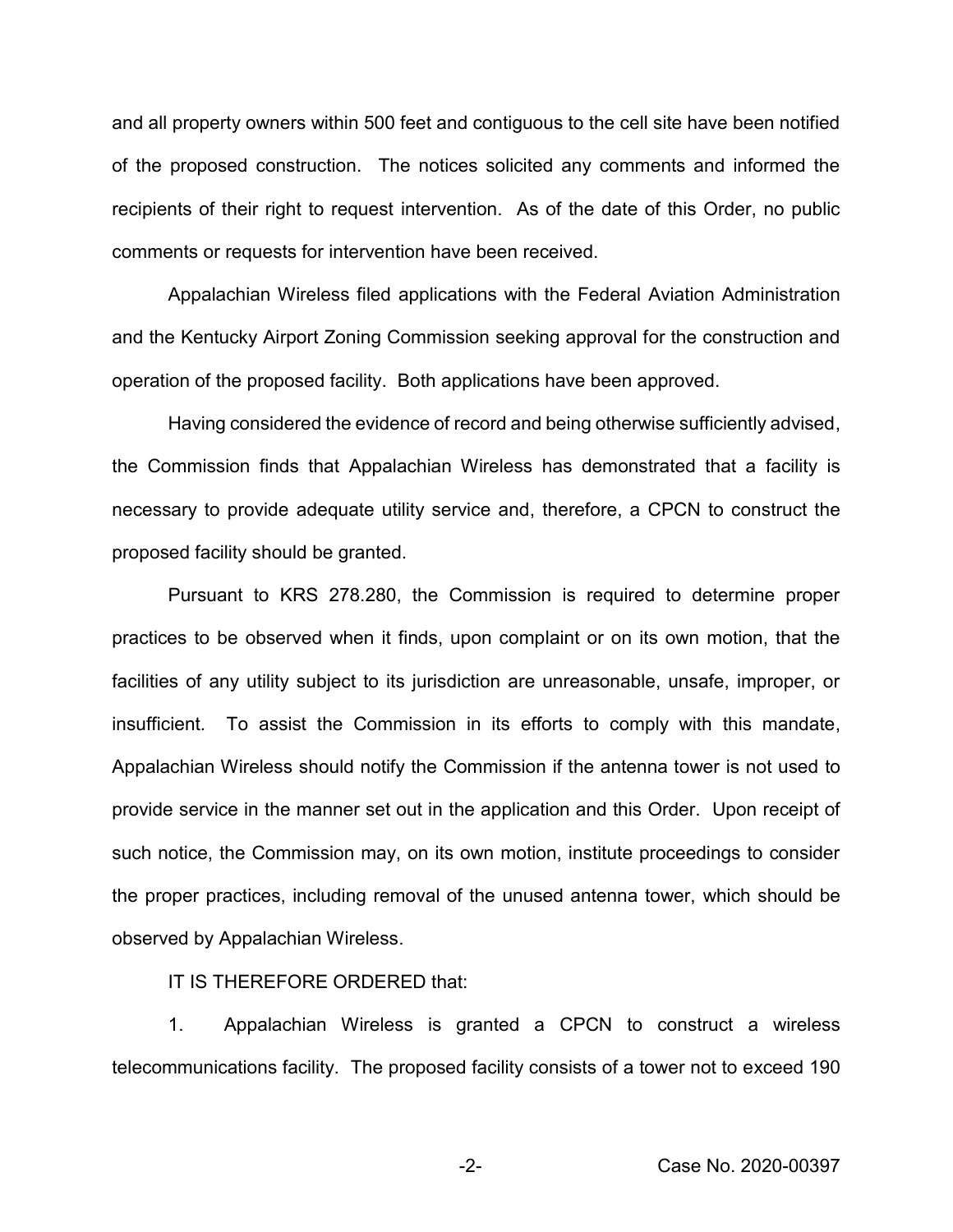feet in height, with attached antennas, to be located at 2371 Fuller Ridge Road, Louisa, Lawrence County, Kentucky. The coordinates for the proposed facility are North Latitude 38°09'32.46'' by West Longitude 82°39'53.24".

2. Appalachian Wireless shall immediately notify the Commission in writing if, after the antenna tower is built and utility service is commenced, the tower is not used for three months in the manner authorized by this Order.

3. Documents filed, if any, in the future pursuant to ordering paragraph 2 herein shall reference this case number and shall be retained in the post-case correspondence file.

4. This case is closed and removed from the Commission's docket.

## REMAINDER OF PAGE INTENTIONALLY LEFT BLANK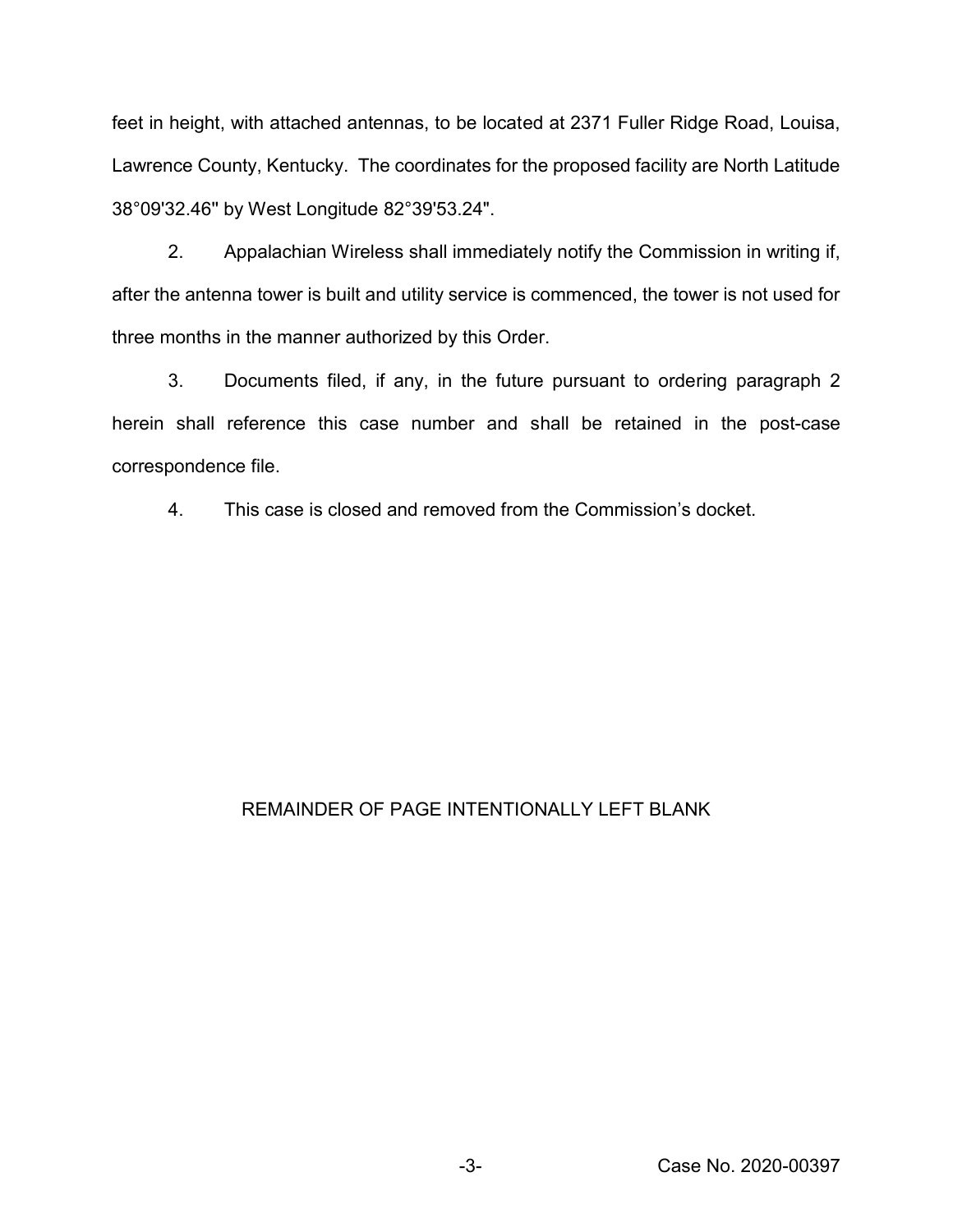By the Commission



ATTEST:

 $\bigwedge \bigvee \bigvee$  for for

Executive Director

Case No. 2020-00397